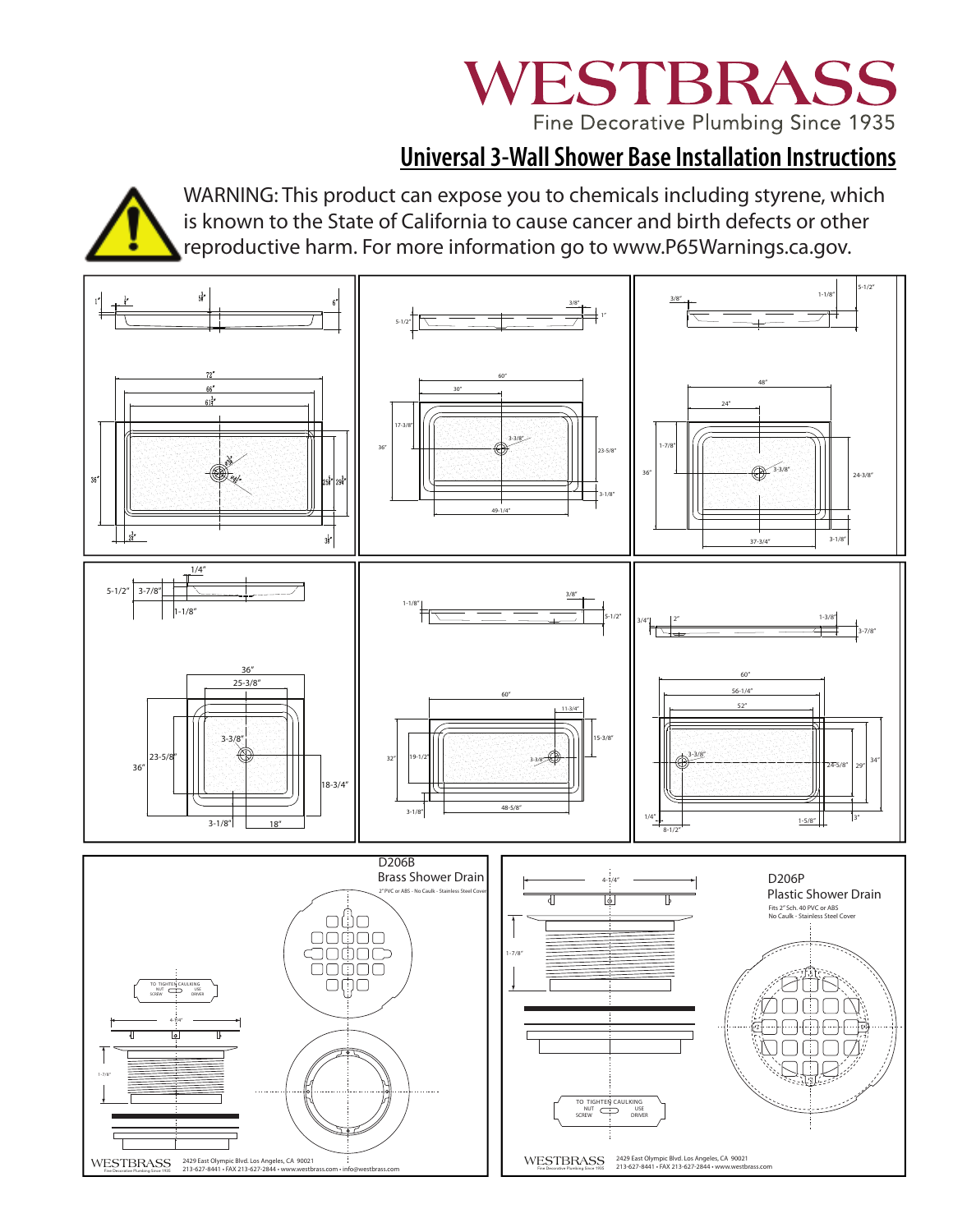Please read this guide carefully prior to installation. Wear appropriate safety goggles, gloves to prevent abrasions, proper clothing and footwear.

Prior to installation, ensure that:

- The installation will be in compliance with all applicable Federal, State and Local building codes and regulations.
- The unit is the correct size model and color for the application.
- There has been no shipping or handling damage.
- The interior of the pan will be covered and protected during installation.

### **Shower Base Preparation:**

 1. Measure the base thickness - To achieve a level entry shower you will need to check the thickness of the shower base prior to installation. Shower bases vary in thickness so measure your first.

 2. Measure the shower base dimensions - Check the external and internal dimensions of the shower base. You may need to adjust the amount of recess into the stud to achieve the desired results.

 3. Check your waste outlet position to make sure the waste outlet aligns perfectly with the shower base.

 4. Plan the installation relative to the finished wall surfaces. Take into consideration the dimensions of the base and the door to be installed. Be sure the opening in the sub-floor is around 5" and the stub of the waste pipe is central in it, and projects at least 1" above the floor.

 5. Dry fit the shower base in the opening. Mark a line along the front edge of the shower base sub floor for reference.

6. **DO NOT STEP ON THE PAN.** Drill 3/16" holes through the flange at each stud.

### **Drain and Shower Base Installation:**

 1. The hole in the Shower Base is 3-3/4" in diameter to accommodate the 2" sch 40 plastic or brass drain body. Remove the metal grate from the drain and retain the installation Key. Remove the locknut, fiber washer, and rubber washer from the drain body. Apply a 1/4" bead of silicone seal to the upper surface of the drain hole in the shower base and insert the drain assembly. Place first, the rubber washer against the underside of the base. Then the fiber friction washer against the rubber washer. Then tighten the locknut hand tight. Clean pan thoroughly.

> NOTE: Some plumbers will put a small amount of silicone seal where the nut threads onto the body to prevent loosening with time.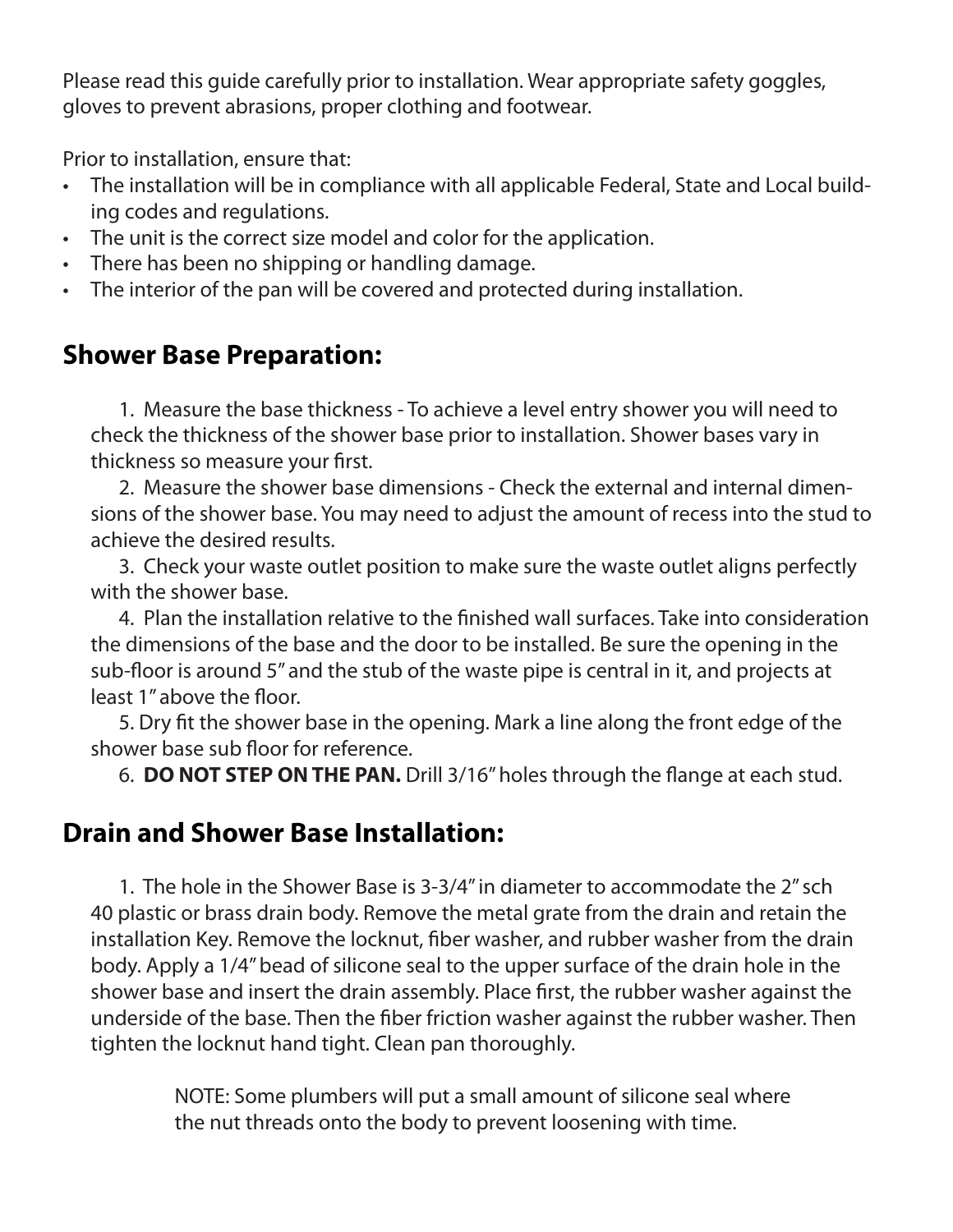2. The entire bottom of the shower pan needs to sit on a flat, level surface and be completely supported. Check the sub floor area from left to right and front to back to make sure it is level.

3. If the sub floor is not level, apply a self-leveling compound designed for your substrate, following the manufacturers instructions. The line drawn previously will show how far the compound needs to extend.

 4. Apply a lubricant to the inner seal rubber gasket of the shower drain. Common household liquid dish soap is the perfect lubricant, or silicone grease.

 5. Using a good quality polyurethane adhesive, bond the shower pan to the substrate, making sure the pan sits flush on the substrate and the 2" pipe is engaged in the drain.

6. Using a level, make sure the pan sits flush front to back and left to right. Let the adhesive dry thoroughly before proceeding. **DO NOT STEP ON THE PAN TILL DRY.**

7. Use drywall screws to fasten the tub to the studs. Shim if required to fill space caused by warped lumber.



WESTBRASS • 2429 E. Olympic Blvd., Los Angeles, CA 90021 (213)-627-8441 • fax:(213) 627-2844 • orders@westbrass.com • www.westbrass.com